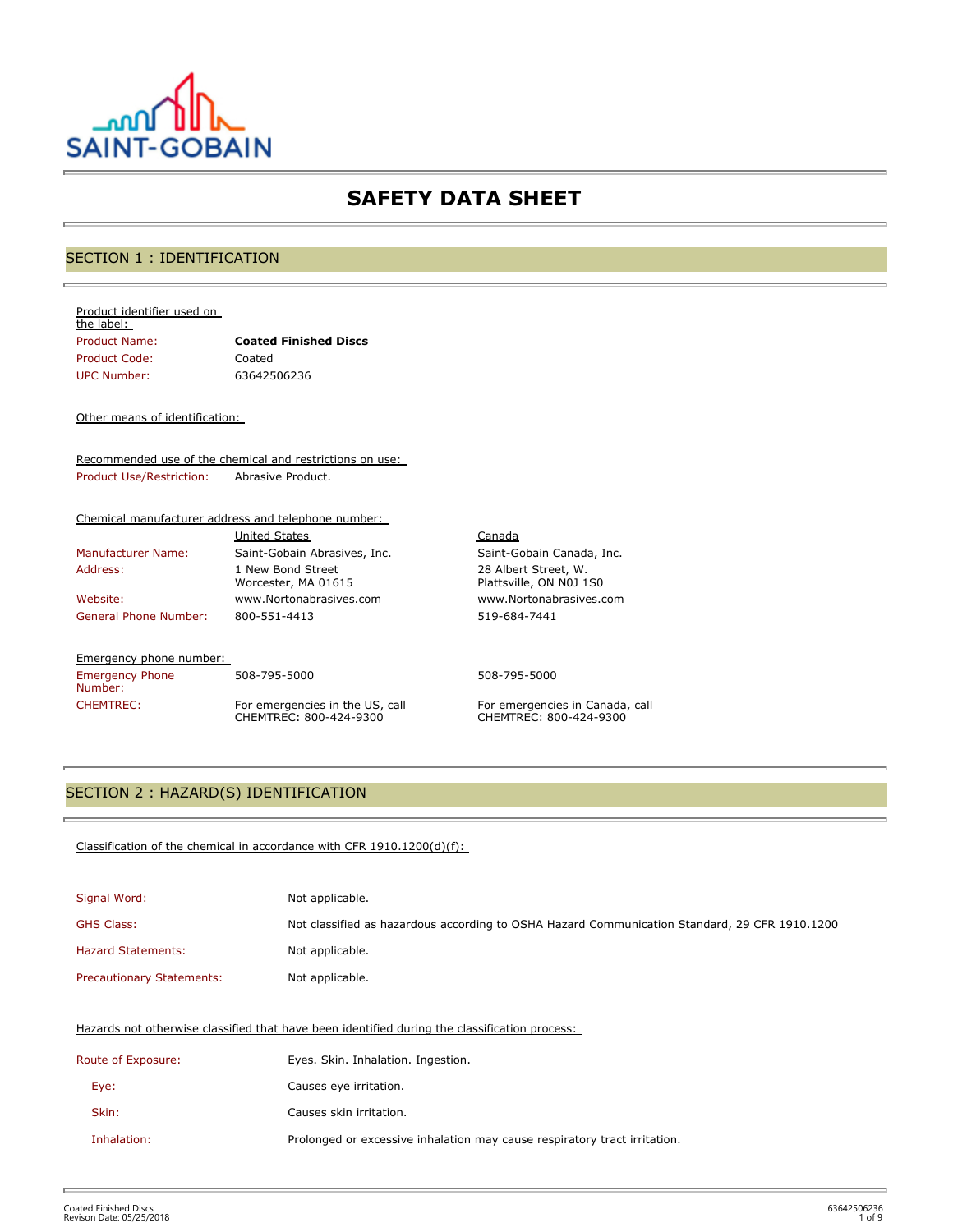| Ingestion:                                 | May be harmful if swallowed. May cause vomiting.         |
|--------------------------------------------|----------------------------------------------------------|
| <b>Chronic Health Effects:</b>             | Prolonged or repeated contact may cause skin irritation. |
| Signs/Symptoms:                            | Overexposure may cause headaches and dizziness.          |
| Target Organs:                             | Eyes. Skin. Respiratory system. Digestive system.        |
| Aggravation of Pre-Existing<br>Conditions: | None generally recognized.                               |

### **Urea Resin**

Chronic Health Effects: For products containing Urea/Formaldehyde resin, dust generated from intended use may contain trace amounts of formaldehyde which under excessive exposure may cause skin sensitization and airway obstruction.

### SECTION 3 : COMPOSITION/INFORMATION ON INGREDIENTS

### SECTION 4 : FIRST AID MEASURES

#### Description of necessary measures:

| Eye Contact:         | Immediately flush eyes with plenty of water for at least 15 to 20 minutes. Ensure adequate flushing of the<br>eyes by separating the eyelids with fingers. Remove contacts if present and easy to do. Continue rinsing.<br>Get medical attention, if irritation or symptoms of overexposure persists. |
|----------------------|-------------------------------------------------------------------------------------------------------------------------------------------------------------------------------------------------------------------------------------------------------------------------------------------------------|
| <b>Skin Contact:</b> | Immediately wash skin with soap and plenty of water.<br>Get medical attention if irritation develops or persists.                                                                                                                                                                                     |
| Inhalation:          | If inhaled, remove to fresh air. If not breathing, give artificial respiration or give oxygen by trained<br>personnel. Seek immediate medical attention.                                                                                                                                              |
| Ingestion:           | If swallowed, do NOT induce vomiting. Call a physician or poison control center immediately. Never give<br>anything by mouth to an unconscious person.                                                                                                                                                |

#### Most important symptoms/effects, acute and delayed:

### Other First Aid: Not applicable.

Indication of immediate medical attention and special treatment needed: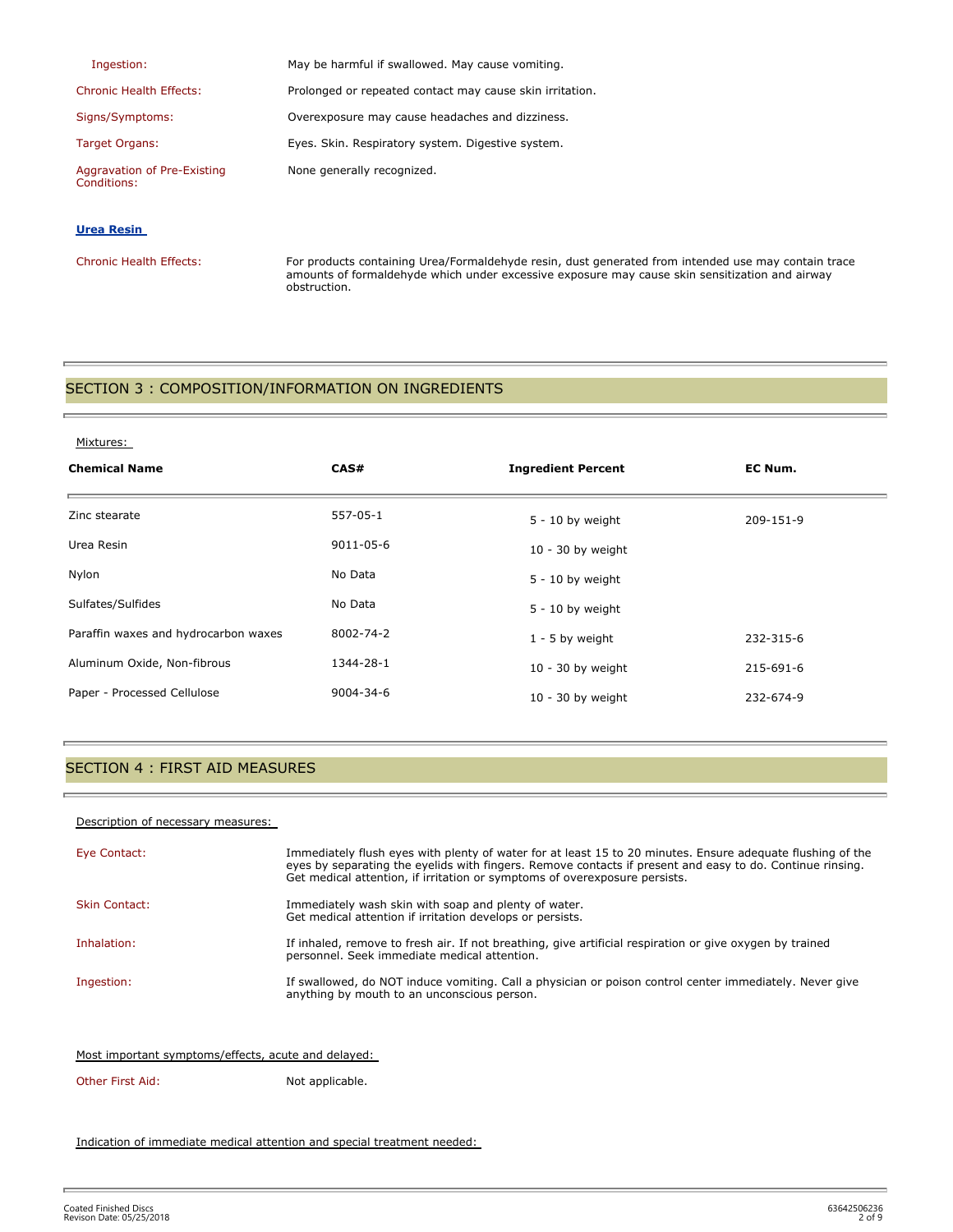t.

è

### SECTION 5 : FIRE FIGHTING MEASURES

| Suitable and unsuitable extinguishing media:                    |                                                                                                                                  |
|-----------------------------------------------------------------|----------------------------------------------------------------------------------------------------------------------------------|
| Suitable Extinguishing Media:                                   | Use alcohol resistant foam, carbon dioxide, dry chemical, or water fog or spray when fighting fires<br>involving this material.  |
| Unsuitable extinguishing media:                                 | Not applicable.                                                                                                                  |
|                                                                 |                                                                                                                                  |
| Specific hazards arising from the chemical:                     |                                                                                                                                  |
| <b>Hazardous Combustion</b><br>Byproducts:                      | Not applicable.                                                                                                                  |
| <b>Unusual Fire Hazards:</b>                                    | Not applicable.                                                                                                                  |
|                                                                 |                                                                                                                                  |
| Special protective equipment and precautions for fire-fighters: |                                                                                                                                  |
| <b>Protective Equipment:</b>                                    | As in any fire, wear Self-Contained Breathing Apparatus (SCBA), MSHA/NIOSH (approved or equivalent)<br>and full protective gear. |
| Fire Fighting Instructions:                                     | Not applicable.                                                                                                                  |
| <b>NFPA Ratings:</b>                                            |                                                                                                                                  |
| NFPA Health:                                                    | 1                                                                                                                                |
| <b>NFPA Flammability:</b>                                       | 1                                                                                                                                |
| <b>NFPA Reactivity:</b>                                         | 0                                                                                                                                |

# SECTION 6 : ACCIDENTAL RELEASE MEASURES

| Personal precautions, protective equipment and emergency procedures: |                                                                                                                                                                                                                                              |
|----------------------------------------------------------------------|----------------------------------------------------------------------------------------------------------------------------------------------------------------------------------------------------------------------------------------------|
| <b>Personal Precautions:</b>                                         | Evacuate area and keep unnecessary and unprotected personnel from entering the spill area. Use proper<br>personal protective equipment as listed in Section 8.                                                                               |
| Environmental precautions:                                           |                                                                                                                                                                                                                                              |
| <b>Environmental Precautions:</b>                                    | Avoid runoff into storm sewers, ditches, and waterways.                                                                                                                                                                                      |
| Methods and materials for containment and cleaning up:               |                                                                                                                                                                                                                                              |
| Spill Cleanup Measures:                                              | Not applicable.                                                                                                                                                                                                                              |
| Methods and materials for containment and cleaning up:               |                                                                                                                                                                                                                                              |
| Methods for containment:                                             | Contain spills with an inert absorbent material such as soil or sand. Prevent from spreading by covering,<br>diking or other means. Provide ventilation.                                                                                     |
| Methods for cleanup:                                                 | Clean up spills immediately observing precautions in the protective equipment section. Place into a<br>suitable container for disposal. Provide ventilation. After removal, flush spill area with soap and water to<br>remove trace residue. |
| Reference to other sections:                                         |                                                                                                                                                                                                                                              |
| <b>Other Precautions:</b>                                            | Not applicable.                                                                                                                                                                                                                              |

# SECTION 7 : HANDLING and STORAGE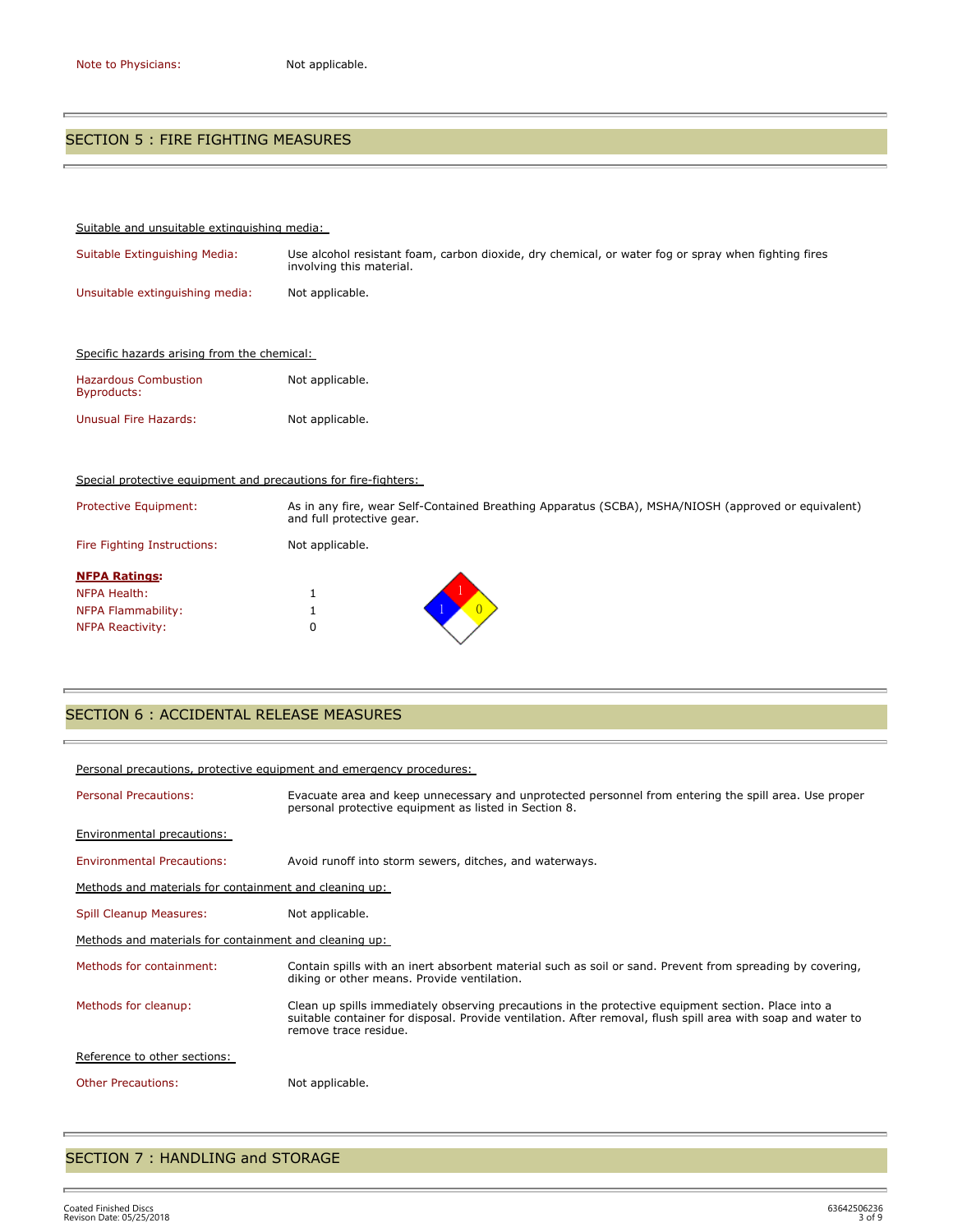#### Precautions for safe handling:

Handling: Use with adequate ventilation. Avoid breathing vapor and contact with eyes, skin and clothing.

Hygiene Practices: Wash thoroughly after handling. Avoid contact with eyes and skin. Avoid inhaling vapor or mist.

Conditions for safe storage, including any incompatibilities:

Storage: Store in a cool, dry, well ventilated area away from sources of heat, combustible materials, and incompatible substances. Keep container tightly closed when not in use.

### SECTION 8: EXPOSURE CONTROLS, PERSONAL PROTECTION

#### EXPOSURE GUIDELINES:

| Ingredient                              | <b>Guideline OSHA</b>                                                                             | <b>Guideline NIOSH</b>                                                                              | <b>Guideline ACGIH</b>                                                                                                                                                        | <b>Quebec Canada</b>                                | <b>Ontario Canada</b>                                       |
|-----------------------------------------|---------------------------------------------------------------------------------------------------|-----------------------------------------------------------------------------------------------------|-------------------------------------------------------------------------------------------------------------------------------------------------------------------------------|-----------------------------------------------------|-------------------------------------------------------------|
| Zinc stearate                           | PEL-TWA: 5 mg/m3<br>Respirable fraction (R)<br>PEL-TWA: 15 mg/m3<br>Total particulate/dust<br>(T) |                                                                                                     | TLV-TWA: 10 mg/m3                                                                                                                                                             | VEMP-TWA: 10 mg/m3                                  |                                                             |
| Paraffin waxes and<br>hydrocarbon waxes |                                                                                                   |                                                                                                     | TLV-TWA: 2 mg/m3                                                                                                                                                              | VEMP-TWA: 2 mg/m3                                   |                                                             |
| Aluminum Oxide,<br>Non-fibrous          | PEL-TWA: 5 mg/m3<br>Respirable fraction (R)<br>PEL-TWA: 15 mg/m3<br>Total particulate/dust<br>(T) |                                                                                                     | TLV-TWA: 10 mg/m3                                                                                                                                                             | VEMP-TWA: 10<br>mg/m3 Total<br>particulate/dust (T) | <b>OEL-TWAEV: 10</b><br>mg/m3 Total<br>particulate/dust (T) |
| Paper - Processed<br>Cellulose          | PEL-TWA: 15 mg/m3<br>Total particulate/dust<br>(T)<br>PEL-TWA: 5 mg/m3<br>Respirable fraction (R) | REL-TWA: 10 mg/m3<br>Total particulate/dust<br>(T) REL-TWA: 5<br>mg/m3 Respirable<br>fraction $(R)$ | TLV-TWA: 10 mg/m3                                                                                                                                                             | VEMP-TWA: 10 ppm<br>Total particulate/dust<br>(T)   | <b>OEL-TWAEV: 10</b><br>mg/m3 Total<br>particulate/dust (T) |
| Ingredient                              | <b>Alberta Canada</b>                                                                             | <b>Mexico</b>                                                                                       | <b>British Columbia</b><br>Canada                                                                                                                                             |                                                     |                                                             |
| Zinc stearate                           | OEL-TWA: 10 mg/m3                                                                                 | LMPE-PPT: 10 mg/m3<br>LMPE-CT: $20 \text{ mg/m}$ 3                                                  | OEL-TWA: 10 mg/m3<br>Total particulate/dust<br>(T)<br>OEL-TWA: 3 mg/m3<br>Respirable fraction (R)<br>OEL-STEL: 20 mg/m3<br>Total particulate/dust<br>(T)                      |                                                     |                                                             |
| Paraffin waxes and<br>hydrocarbon waxes |                                                                                                   | LMPE-PPT: 2 mg/m3<br>LMPE-CT: $6 \text{ mg/m3}$                                                     | OEL-TWA: 2 mg/m3                                                                                                                                                              |                                                     |                                                             |
| Aluminum Oxide,<br>Non-fibrous          | OEL-TWA: 10 mg/m3                                                                                 | MPE-PPT: 0.1 mg/m3<br>Respirable fraction (R)                                                       | OEL-TWA: 3 mg/m3<br>Respirable fraction (R)<br>OEL-TWA: 10 mg/m3<br>OEL-TWA: 10 mg/m3<br>Total particulate/dust<br>(T)<br>OEL-STEL: 20 mg/m3<br>Total particulate/dust<br>(T) |                                                     |                                                             |
| Paper - Processed<br>Cellulose          | OEL-TWA: 10 mg/m3                                                                                 | LMPE-PPT: 10 mg/m3<br>LMPE-CT: 20 mg/m3                                                             | OEL-TWA: 3 mg/m3<br>Respirable fraction (R)<br>OEL-TWA: 10 mg/m3<br>Total particulate/dust<br>(T)                                                                             |                                                     |                                                             |

Appropriate engineering controls:

Engineering Controls: Use appropriate engineering control such as process enclosures, local exhaust ventilation, or other engineering controls to control airborne levels below recommended exposure limits. Good general ventilation should be sufficient to control airborne levels. Where such systems are not effective wear suitable personal protective equipment, which performs satisfactorily and meets OSHA or other recognized standards. Consult with local procedures for selection, training, inspection and maintenance of the personal protective equipment.

Individual protection measures:

Eye/Face Protection: Wear appropriate protective glasses or splash goggles as described by 29 CFR 1910.133, OSHA eye and face protection regulation, or the European standard EN 166.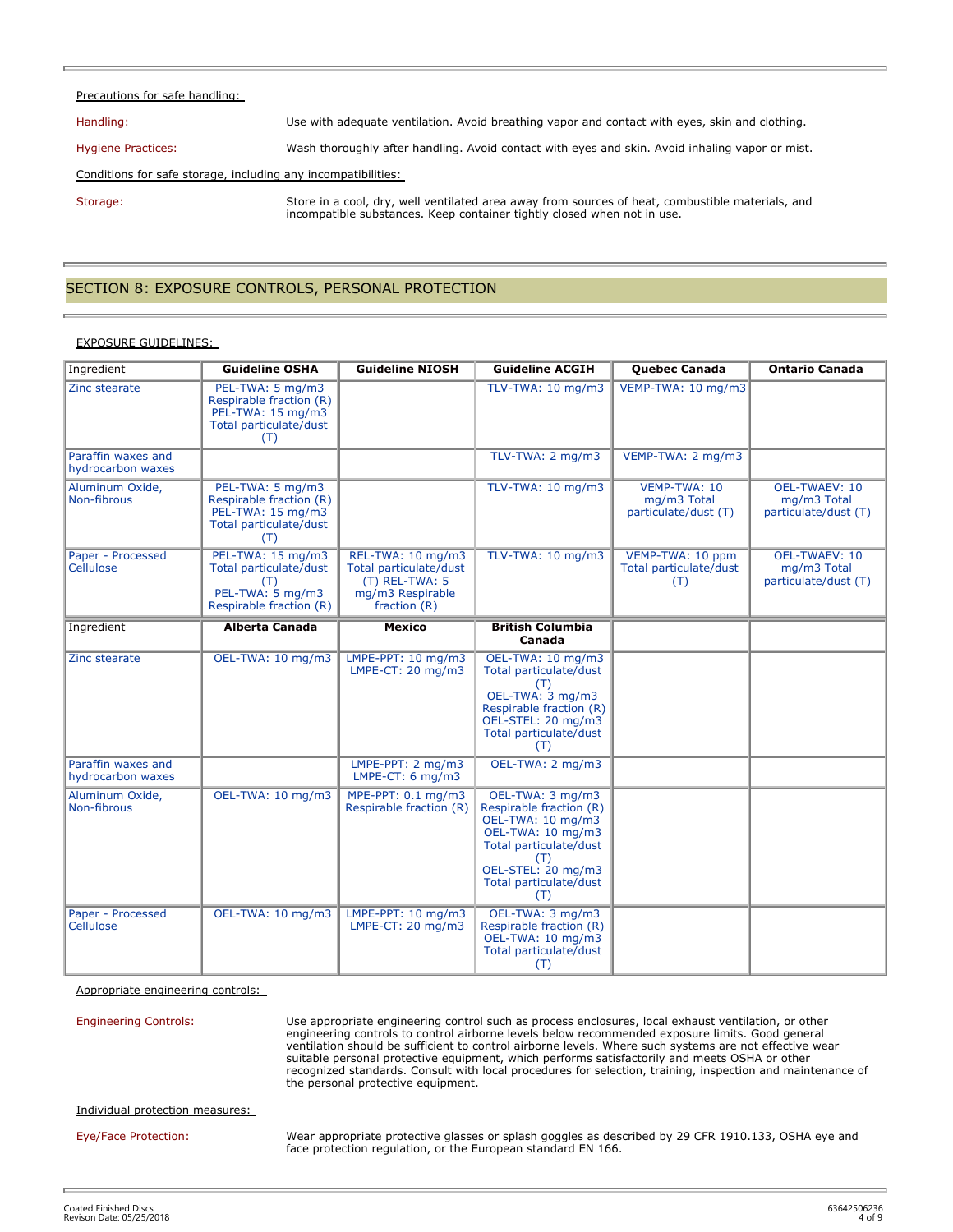Skin Protection Description: Chemical-resistant gloves and chemical goggles, face-shield and synthetic apron or coveralls should be

used to prevent contact with eyes, skin or clothing. Respiratory Protection: A NIOSH approved air-purifying respirator with an organic vapor cartridge or canister may be permissible under certain circumstances where airborne concentrations are expected to exceed exposure limits. Protection provided by air purifying respirators is limited. Use a positive pressure air supplied respirator if there is any potential for an uncontrolled release, exposure levels are not known, or any other

circumstances where air purifying respirators may not provide adequate protection.

Other Protective: Facilities storing or utilizing this material should be equipped with an eyewash facility and a safety shower.

PPE Pictograms:



### SECTION 9 : PHYSICAL and CHEMICAL PROPERTIES

#### PHYSICAL AND CHEMICAL PROPERTIES:

| Physical State Appearance:                | Solid article.                                                                 |
|-------------------------------------------|--------------------------------------------------------------------------------|
| Color:                                    | Not determined.                                                                |
| Odor:                                     | Odorless.                                                                      |
| <b>Odor Threshold:</b>                    | Not determined.                                                                |
| <b>Boiling Point:</b>                     | Not determined.                                                                |
| <b>Melting Point:</b>                     | Not determined.                                                                |
| Density:                                  | Not determined.                                                                |
| Solubility:                               | Not determined.                                                                |
| Vapor Density:                            | Not determined.                                                                |
| Vapor Pressure:                           | Not determined.                                                                |
| <b>Evaporation Rate:</b>                  | Not determined.                                                                |
| pH:                                       | Not determined.                                                                |
| Viscosity:                                | Not determined.                                                                |
| Coefficient of Water/Oil<br>Distribution: | Not determined.                                                                |
| Flammability:                             | Not determined.                                                                |
| Flash Point:                              | None.                                                                          |
| Lower Flammable/Explosive Limit:          | Not applicable.                                                                |
| Upper Flammable/Explosive Limit:          | Not applicable.                                                                |
| Auto Ignition Temperature:                | Not applicable.                                                                |
| <b>Explosive Properties:</b>              | Excessive dust accumulation could present a potential combustible dust hazard. |
| <b>VOC Content:</b>                       | Not determined.                                                                |

### SECTION 10 : STABILITY and REACTIVITY

| Reactivity:                |                                                 |
|----------------------------|-------------------------------------------------|
| Reactivity:                | Not applicable.                                 |
| Chemical Stability:        |                                                 |
| <b>Chemical Stability:</b> | Stable under normal temperatures and pressures. |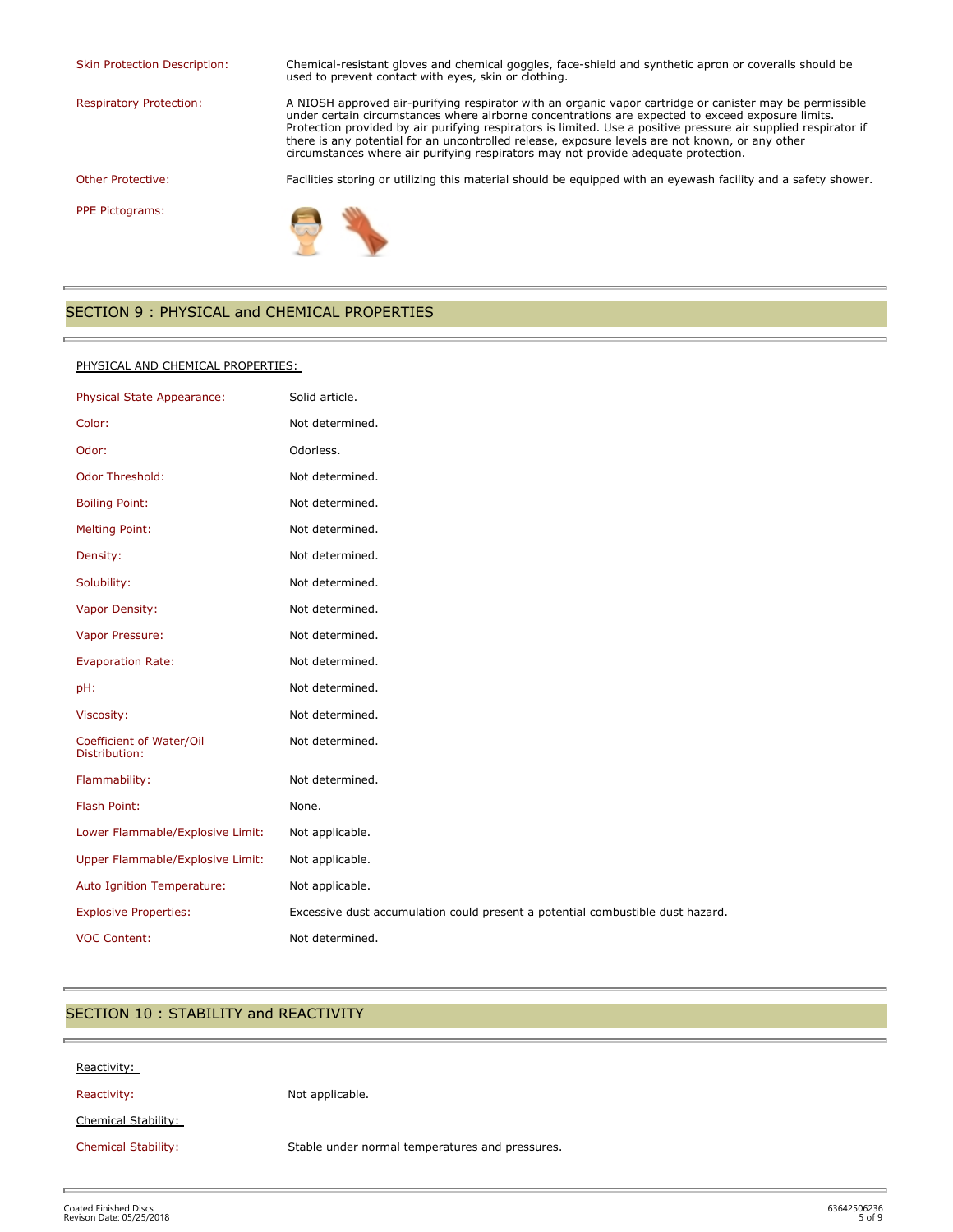| Possibility of hazardous reactions:    |                                                                                     |
|----------------------------------------|-------------------------------------------------------------------------------------|
| Hazardous Polymerization:              | Not reported.                                                                       |
| Conditions To Avoid:                   |                                                                                     |
| Conditions to Avoid:                   | Heat, flames, incompatible materials, and freezing or temperatures below 32 deg. F. |
| Incompatible Materials:                |                                                                                     |
| Incompatible Materials:                | Oxidizing agents. Strong acids and alkalis.                                         |
| Hazardous Decomposition Products:      |                                                                                     |
| <b>Special Decomposition Products:</b> | Not applicable.                                                                     |

# SECTION 11 : TOXICOLOGICAL INFORMATION

### TOXICOLOGICAL INFORMATION:

Acute Toxicity: This product has not been tested for its toxicity.

| <b>Carcinogens:</b>            |                                                           |              |             |             |            |  |                                                           |
|--------------------------------|-----------------------------------------------------------|--------------|-------------|-------------|------------|--|-----------------------------------------------------------|
|                                | <b>ACGIH</b>                                              | <b>NIOSH</b> | <b>OSHA</b> | <b>IARC</b> | <b>NTP</b> |  | <b>MEXICO</b>                                             |
| Aluminum Oxide,<br>Non-fibrous | A4 Not<br>Classifiable as a<br><b>Human</b><br>Carcinogen | No Data      | No Data     | No Data     | No Data    |  | A4 Not<br>Classifiable as a<br><b>Human</b><br>Carcinogen |

| Zinc stearate:                               |                                                                                                                                                                                                                                                        |
|----------------------------------------------|--------------------------------------------------------------------------------------------------------------------------------------------------------------------------------------------------------------------------------------------------------|
| <b>RTECS Number:</b>                         | ZH5200000                                                                                                                                                                                                                                              |
| Ingestion:                                   | Oral - Rat LD50: >10 gm/kg [Details of toxic effects not reported other than lethal dose value]<br>Oral - Mouse LD50: >10 qm/kq [Details of toxic effects not reported other than lethal dose value] (RTECS)                                           |
| <b>Urea Resin:</b>                           |                                                                                                                                                                                                                                                        |
| <b>RTECS Number:</b>                         | YU1610000                                                                                                                                                                                                                                              |
| Eye:                                         | Eye - Rabbit Standard Draize test.: 100 uL/24H [severe] (RTECS)                                                                                                                                                                                        |
| Skin:                                        | Administration onto the skin - Rabbit Standard Draize test.: 500 mg/24H [severe]<br>Administration onto the skin - Rat LD50 : >2100 mg/kg [Details of toxic effects not reported other than<br>lethal dose value] (RTECS)                              |
| Inhalation:                                  | Inhalation - Rat LC50 : >167 mg/m3/4H [Details of toxic effects not reported other than lethal dose<br>value] (RTECS)                                                                                                                                  |
| Ingestion:                                   | Oral - Rat LD50: 8394 mg/kg [Details of toxic effects not reported other than lethal dose value]<br>Oral - Mouse LD50 : 6361 mg/kg [Details of toxic effects not reported other than lethal dose value]<br>(RTECS)                                     |
| <b>Paraffin waxes and hydrocarbon waxes:</b> |                                                                                                                                                                                                                                                        |
| <b>RTECS Number:</b>                         | RV0350000                                                                                                                                                                                                                                              |
| Eye:                                         | Eye - Rabbit Standard Draize test.: 100 mg/24H (RTECS)                                                                                                                                                                                                 |
| Skin:                                        | Administration onto the skin - Rabbit Standard Draize test.: 500 mg/24H (RTECS)                                                                                                                                                                        |
| <b>Aluminum Oxide, Non-fibrous:</b>          |                                                                                                                                                                                                                                                        |
| <b>RTECS Number:</b>                         | BD1200000                                                                                                                                                                                                                                              |
| Inhalation:                                  | Inhalation - Rat TCLo: 200 mg/m3/5H/28W (Intermittent) [Lungs, Thorax, or Respiration - Structural or<br>functional change in trachea or bronchi; Lungs, Thorax, or Respiration - Chronic pulmonary edema;<br>Related to Chronic Data - death] (RTECS) |
| <b>Paper - Processed Cellulose:</b>          |                                                                                                                                                                                                                                                        |
| <b>RTECS Number:</b>                         | FJ5691460                                                                                                                                                                                                                                              |
|                                              |                                                                                                                                                                                                                                                        |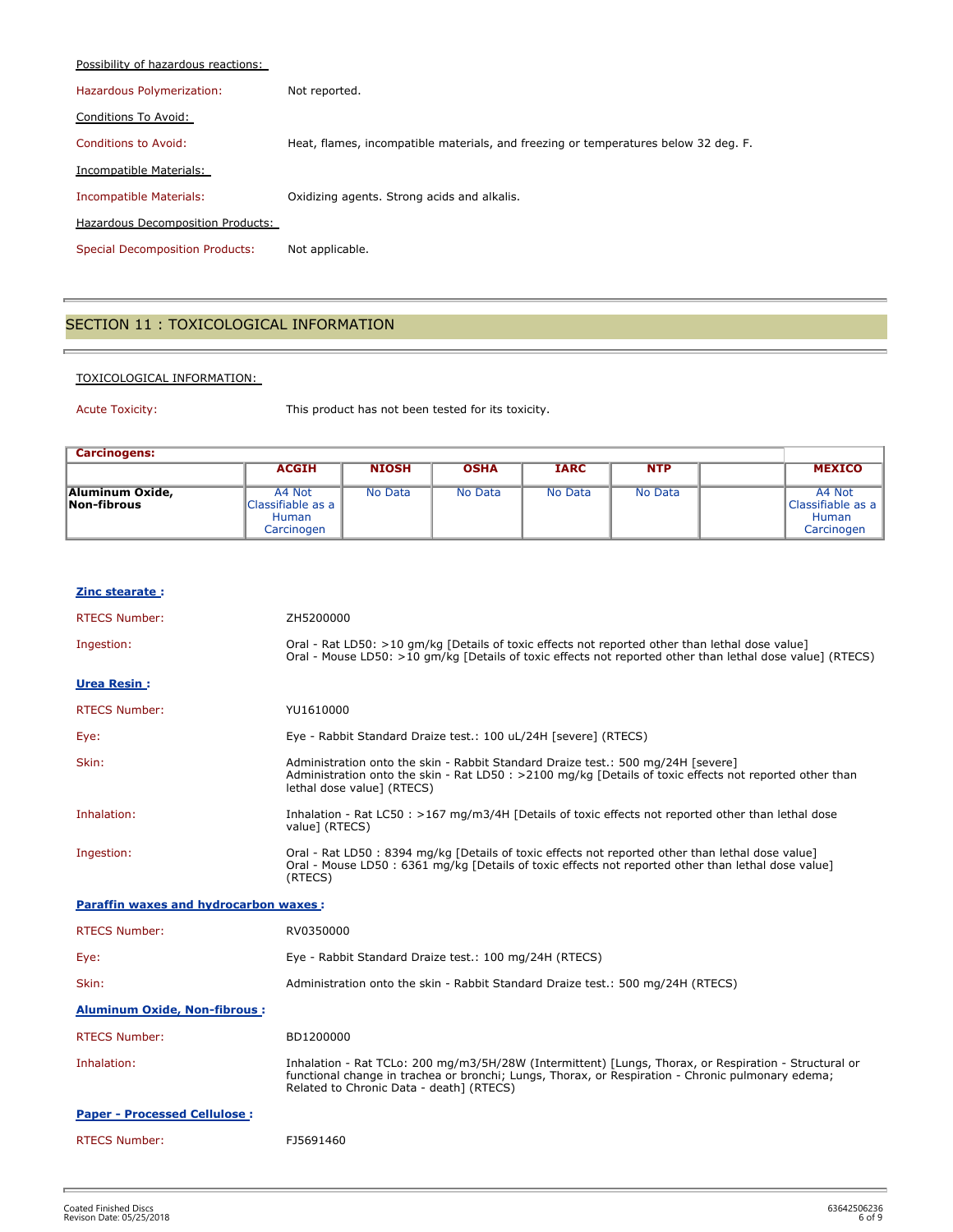Inhalation: Inhalation - Rat LC50: >5800 mg/m3/4H [Details of toxic effects not reported other than lethal dose value] (RTECS)

Ingestion: Oral - Rat LD50: >5 gm/kg [Details of toxic effects not reported other than lethal dose value] (RTECS)

### SECTION 12 : ECOLOGICAL INFORMATION

#### Ecotoxicity:

Ecotoxicity: Please contact the phone number or address of the manufacturer listed in Section 1 for information on ecotoxicity.

### SECTION 13 : DISPOSAL CONSIDERATIONS

#### Description of waste:

Waste Disposal: Consult with the US EPA Guidelines listed in 40 CFR Part 261.3 for the classifications of hazardous waste prior to disposal. Furthermore, consult with your state and local waste requirements or guidelines, if applicable, to ensure compliance. Arrange disposal in accordance to the EPA and/or state and local guidelines.

### SECTION 14 : TRANSPORT INFORMATION

| UN number:                    | Not regulated as hazardous material for transportation. |
|-------------------------------|---------------------------------------------------------|
| UN proper shipping name:      | Not regulated as hazardous material for transportation. |
| Transport hazard class(es):   | Not regulated as hazardous material for transportation. |
| Packing group:                | Not regulated as hazardous material for transportation. |
| Environmental hazards:        | Not regulated as hazardous material for transportation. |
| Special precautions for user: | Not regulated as hazardous material for transportation. |

### SECTION 15 : REGULATORY INFORMATION

Safety, health and environmental regulations specific for the product:

#### **Inventory Status**

|                                                 | <b>Japan ENCS</b> | <b>EINECS Number</b> | <b>South Korea KECL</b> | <b>Australia AICS</b> | <b>Canada DSL</b> |
|-------------------------------------------------|-------------------|----------------------|-------------------------|-----------------------|-------------------|
| Zinc stearate                                   |                   |                      |                         |                       | <b>Listed</b>     |
| Urea Resin                                      |                   |                      |                         |                       | <b>Listed</b>     |
| Paraffin waxes and hydrocarbon<br><b>Iwaxes</b> |                   |                      |                         |                       | <b>Listed</b>     |
| Aluminum Oxide, Non-fibrous                     | $(1) -23$         |                      | KE-01012                | <b>Listed</b>         | Listed            |
| <b>Paper - Processed Cellulose</b>              |                   | 232-674-9            |                         |                       | <b>Listed</b>     |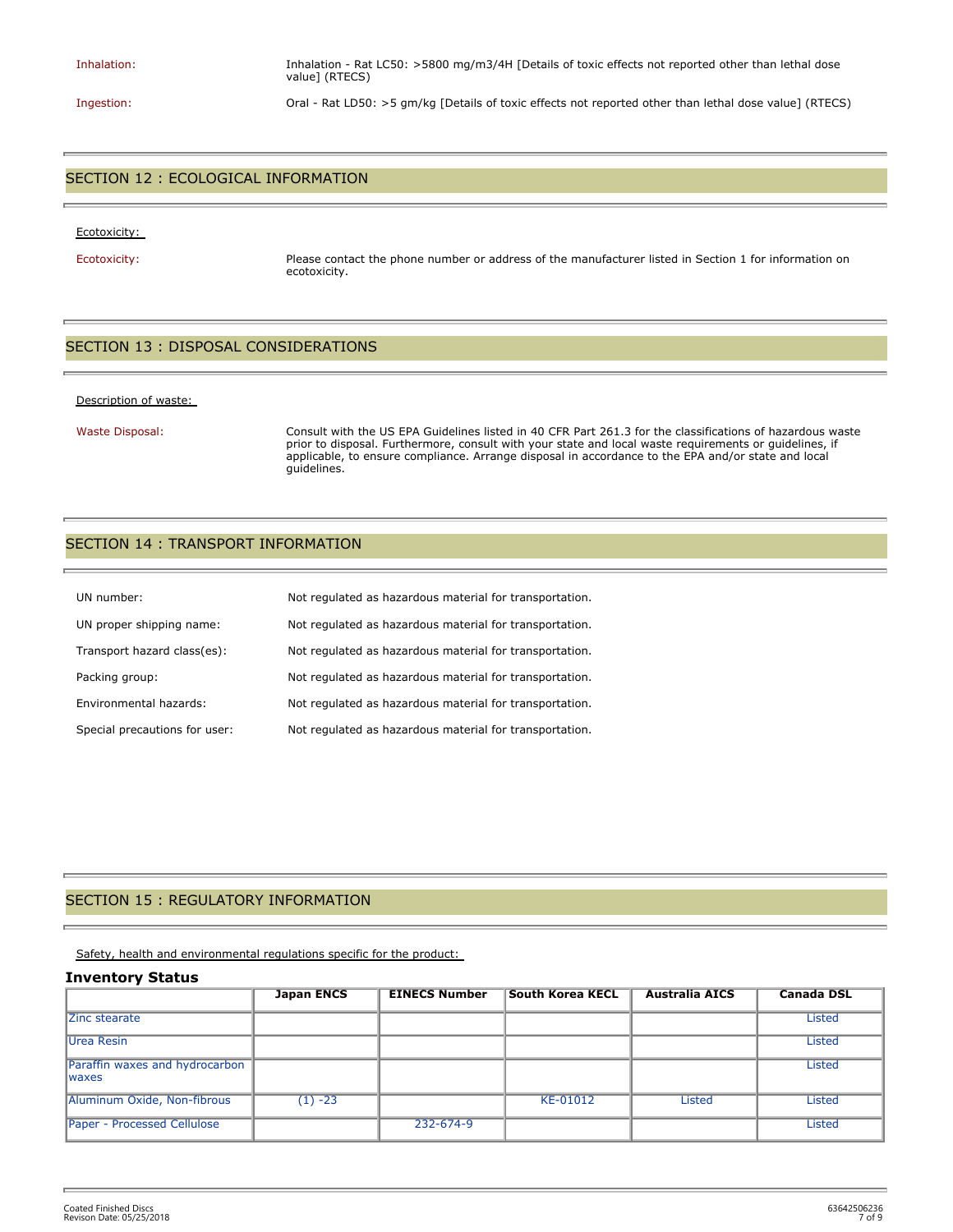|                                                 | <b>TSCA Inventory</b><br>Status |  |  |
|-------------------------------------------------|---------------------------------|--|--|
| Zinc stearate                                   | Listed                          |  |  |
| Urea Resin                                      | Listed                          |  |  |
| Paraffin waxes and hydrocarbon<br><b>Iwaxes</b> | Listed                          |  |  |
| Aluminum Oxide, Non-fibrous                     | Listed                          |  |  |
| Paper - Processed Cellulose                     | Listed                          |  |  |

| Zinc stearate:                        |                                                                                                  |
|---------------------------------------|--------------------------------------------------------------------------------------------------|
| Canada IDL:                           | Identified under the Canadian Hazardous Products Act Ingredient Disclosure List: 0.1%.1725(1504) |
| Section 313:                          | EPCRA - 40 CFR Part 372 - (SARA Title III) Section 313 Listed Chemical.                          |
| <b>Aluminum Oxide, Non-fibrous:</b>   |                                                                                                  |
| Canada IDL:                           | Identified under the Canadian Hazardous Products Act Ingredient Disclosure List: 0.1%.50(1298)   |
|                                       |                                                                                                  |
| Zinc stearate:                        |                                                                                                  |
| EC Number:                            | 209-151-9                                                                                        |
| Paraffin waxes and hydrocarbon waxes: |                                                                                                  |
| EC Number:                            | 232-315-6                                                                                        |
| <b>Aluminum Oxide, Non-fibrous:</b>   |                                                                                                  |
| EC Number:                            | 215-691-6                                                                                        |
| <b>Paper - Processed Cellulose:</b>   |                                                                                                  |
| EC Number:                            | 232-674-9                                                                                        |

# **State Right To Know**

|                                                 | <b>RI</b> | <b>MN</b>     | ΙL             | <b>PA</b>     | МA            |
|-------------------------------------------------|-----------|---------------|----------------|---------------|---------------|
| Zinc stearate                                   |           |               |                | <b>Listed</b> | <b>Listed</b> |
| Paraffin waxes and hydrocarbon<br><b>Iwaxes</b> |           |               |                | <b>Listed</b> | <b>Listed</b> |
| Aluminum Oxide, Non-fibrous                     | Listed    | <b>Listed</b> | <b>No Data</b> | <b>Listed</b> | <b>Listed</b> |
| Paper - Processed Cellulose                     |           |               |                | Listed        | Listed        |

|                             | NJ                                      |  |  |
|-----------------------------|-----------------------------------------|--|--|
| Aluminum Oxide, Non-fibrous | Listed: NJ Hazardous<br>List; Substance |  |  |
|                             | <b>Number: 2891</b>                     |  |  |

# SECTION 16 : ADDITIONAL INFORMATION

### HMIS Ratings:

| <b>HMIS Health Hazard:</b> |   |
|----------------------------|---|
| <b>HMIS Fire Hazard:</b>   |   |
| <b>HMIS Reactivity:</b>    | n |

| <b>Health Hazard</b>       |  |
|----------------------------|--|
| <b>Fire Hazard</b>         |  |
| Reactivity                 |  |
| <b>Personal Protection</b> |  |